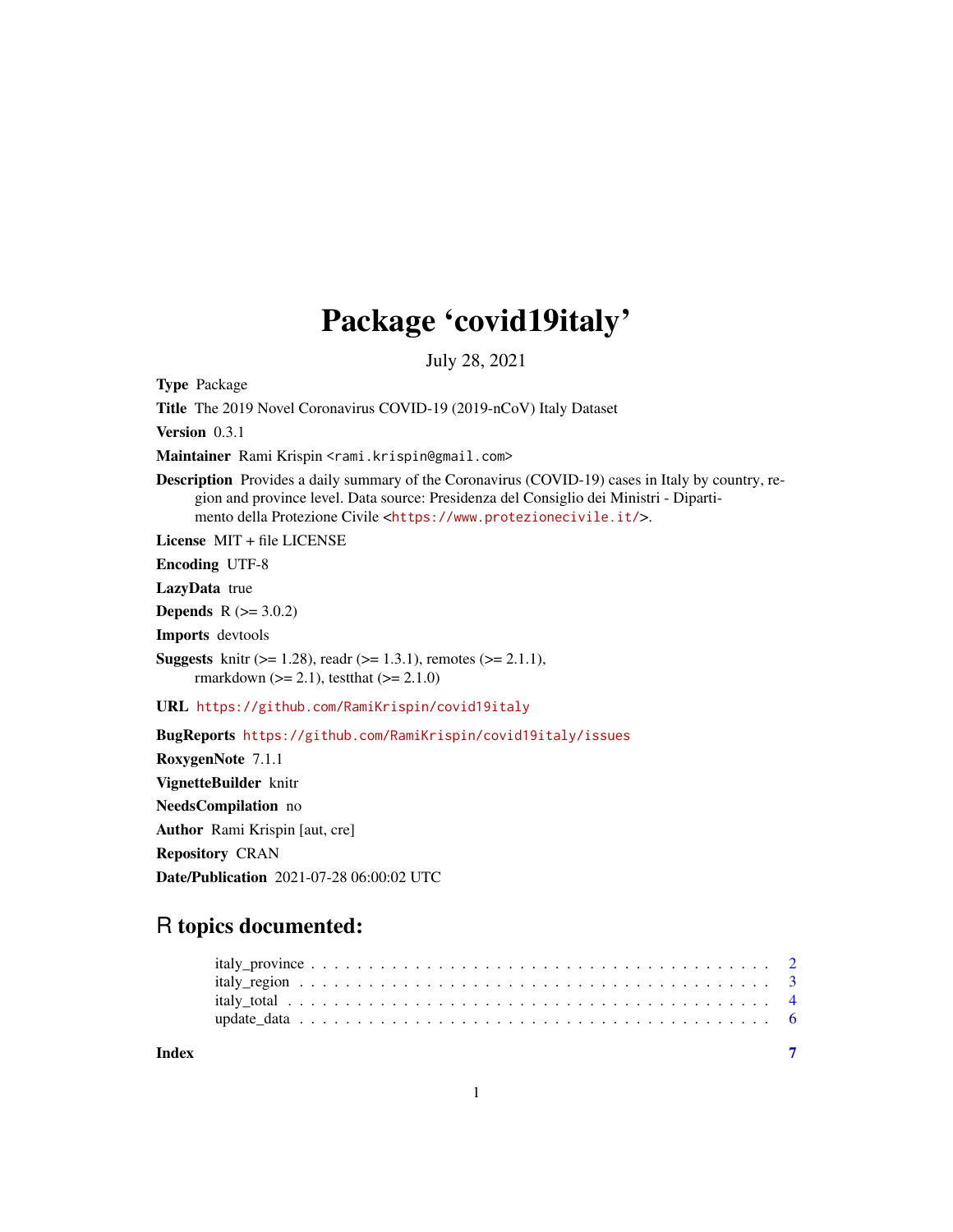<span id="page-1-0"></span>

#### Description

daily summary of the Coronavirus (COVID-19) pandemic cases in Italy's provinces

#### Usage

italy\_province

#### Format

A data.frame object

#### Details

The dataset contains the daily summary of the Coronavirus pandemic cases in Italy's regions. The data includes the following fields:

- date date of notification (Date class)
- region\_name region names
- region\_code region code
- province name province names
- province\_spatial the spatial province names as in the output of the 'ne\_states' function from the \*\*rnaturalearth\*\* package
- province abb the province abbreviation
- province\_code province code
- lat latitude point
- long Longitude point
- new\_cases daily number of positive cases
- total cases total number of positive cases (cumulative)

- nuts\_code\_1 - groups of region - level 1 of Italy statistical regions (Nomenclature of Territorial Units for Statistics), more details available [here](https://en.wikipedia.org/wiki/NUTS_statistical_regions_of_Italy)

- nuts\_code\_2 - regions, level 2 of Italy statistical regions (Nomenclature of Territorial Units for Statistics), more details available [here](https://en.wikipedia.org/wiki/NUTS_statistical_regions_of_Italy)

- nuts\_code\_3 - provinces, level 3 of Italy statistical regions (Nomenclature of Territorial Units for Statistics), more details available [here](https://en.wikipedia.org/wiki/NUTS_statistical_regions_of_Italy)

#### Source

Presidenza del Consiglio dei Ministri - Dipartimento della Protezione Civile [website](https://www.protezionecivile.it/)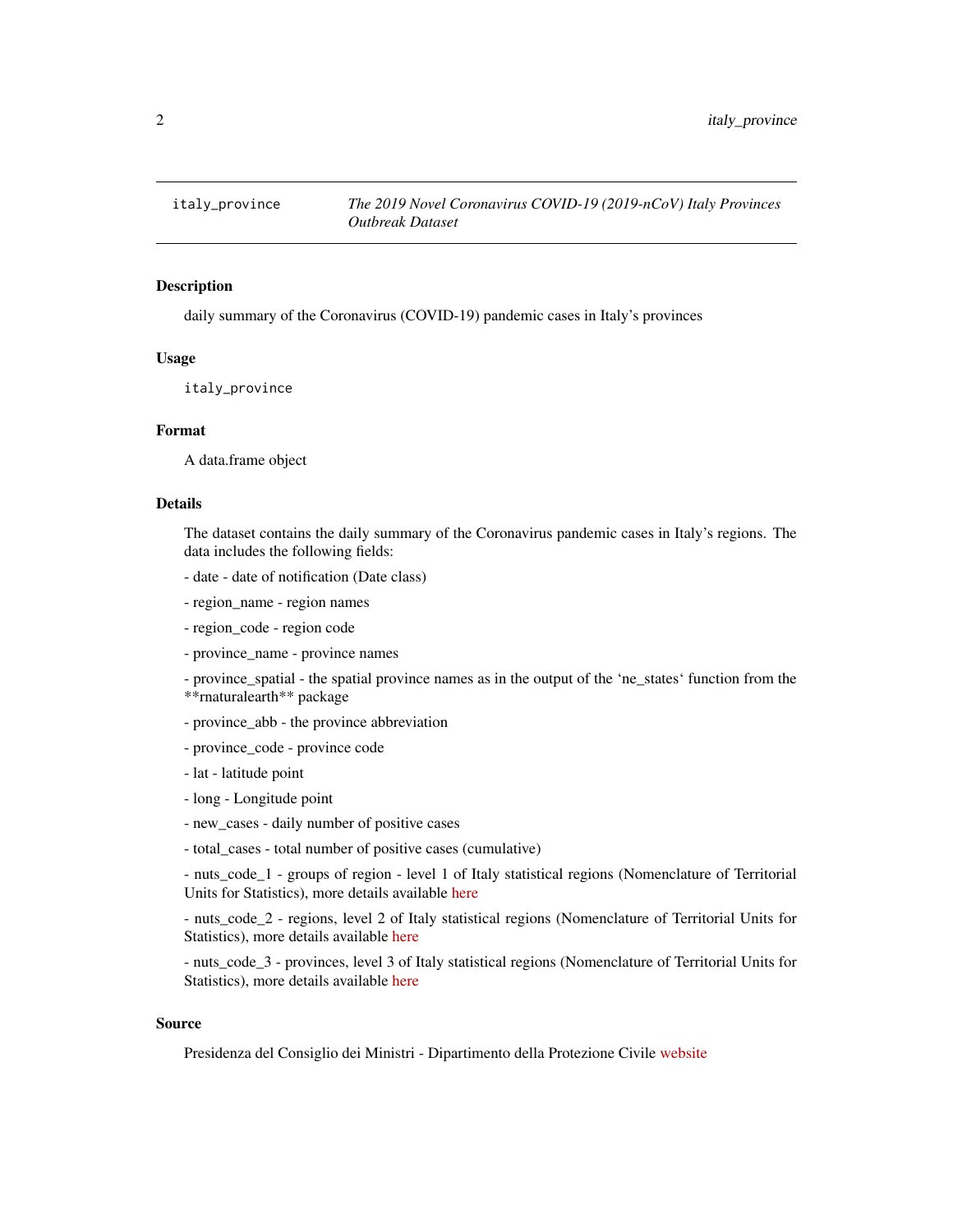<span id="page-2-0"></span>italy\_region 3

#### Examples

data(italy\_province)

head(italy\_province)

| italy_region | The 2019 Novel Coronavirus COVID-19 (2019-nCoV) Italy Regions |
|--------------|---------------------------------------------------------------|
|              | Outbreak Dataset                                              |

#### Description

daily summary of the Coronavirus (COVID-19) pandemic cases in Italy's regions

#### Usage

italy\_region

#### Format

A data.frame object

#### Details

The dataset contains the daily summary of the Coronavirus pandemic cases in Italy's regions. The data includes the following fields:

- date date of notification (Date class)
- region\_code region code
- region\_name region names
- lat latitude point
- long Longitude point
- hospitalized\_with\_symptoms number of hospitalised patients with symptoms
- intensive\_care intensive Care
- total\_hospitalized total hospitalised patients
- home\_confinement home confinement

- cumulative\_positive\_cases - total amount of current positive cases (Hospitalised patients + Home confinement)

- daily\_positive\_cases - news amount of current positive cases (Hospitalised patients + Home confinement)

- recovered - recovered cases

- death death cases
- positive\_clinical\_activity positive cases emerged from clinical activity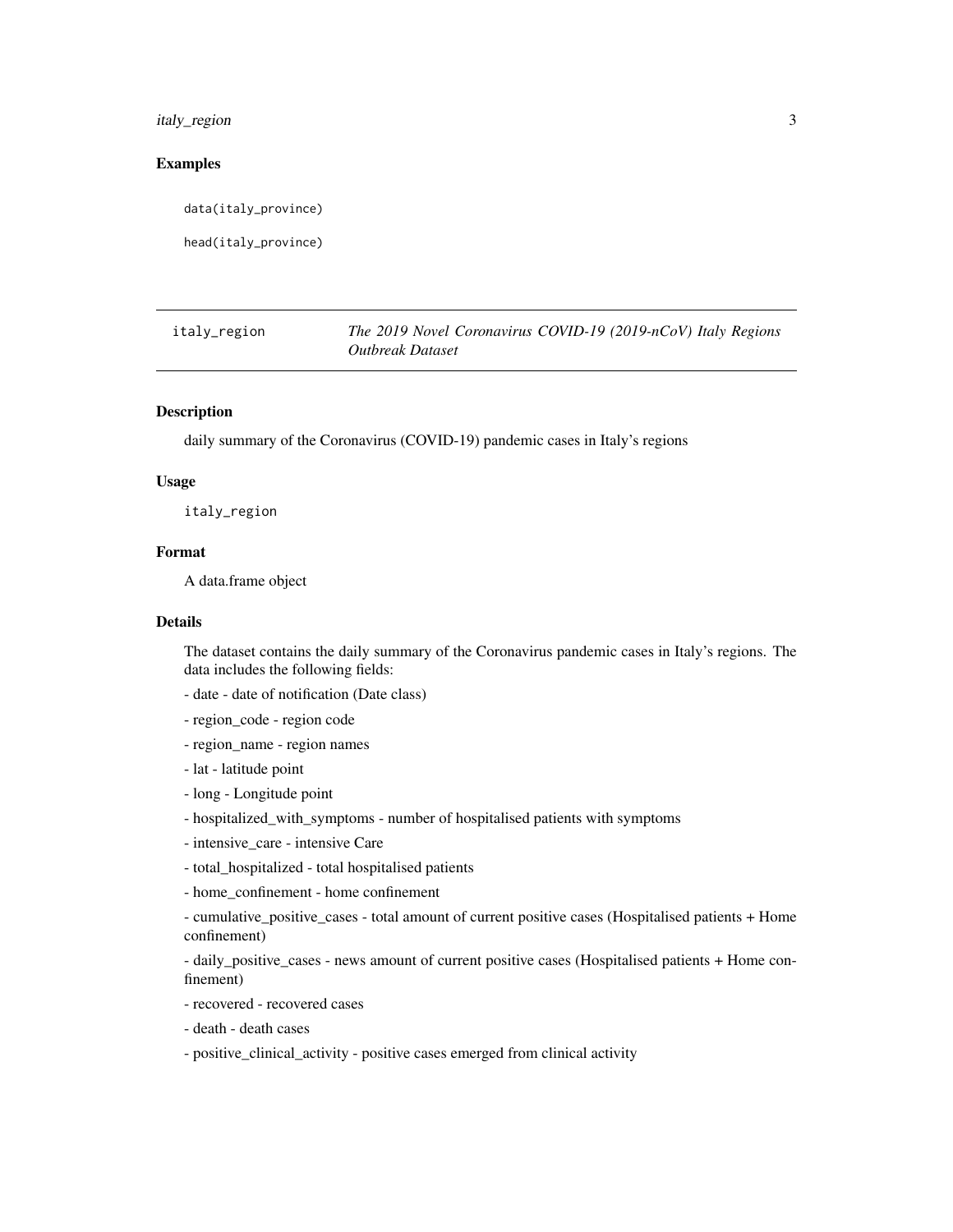<span id="page-3-0"></span>- positive\_surveys\_tests - positive cases emerging from surveys and tests, planned at national or regional level

- cumulative\_cases total positive, recovered, and death cases
- total\_tests number of tests performed
- total\_people\_tested total number of people tested
- new\_intensive\_care daily admissions to intensive care
- total\_positive\_tests total positive tests
- total\_fast\_tests total fast tests
- daily\_positive\_tests daily positive tests
- daily\_fast\_tests daily fasts tests
- nuts\_code\_1 NUTS statistical regions of Italy more details available more details available [here](https://en.wikipedia.org/wiki/NUTS_statistical_regions_of_Italy)
- nuts\_code\_2 NUTS statistical regions of Italy more details available [here](https://en.wikipedia.org/wiki/NUTS_statistical_regions_of_Italy)
- region\_spatial the spatial region names as in the output of the 'ne\_states' function from the \*\*rnaturalearth\*\* package

#### Source

Presidenza del Consiglio dei Ministri - Dipartimento della Protezione Civile [website](https://www.protezionecivile.it/)

#### Examples

data(italy\_region)

head(italy\_region)

#### italy\_total *The 2019 Novel Coronavirus COVID-19 (2019-nCoV) Italy Outbreak Dataset*

#### Description

daily summary of the Coronavirus (COVID-19) pandemic cases in Italy

#### Usage

italy\_total

#### Format

A data.frame object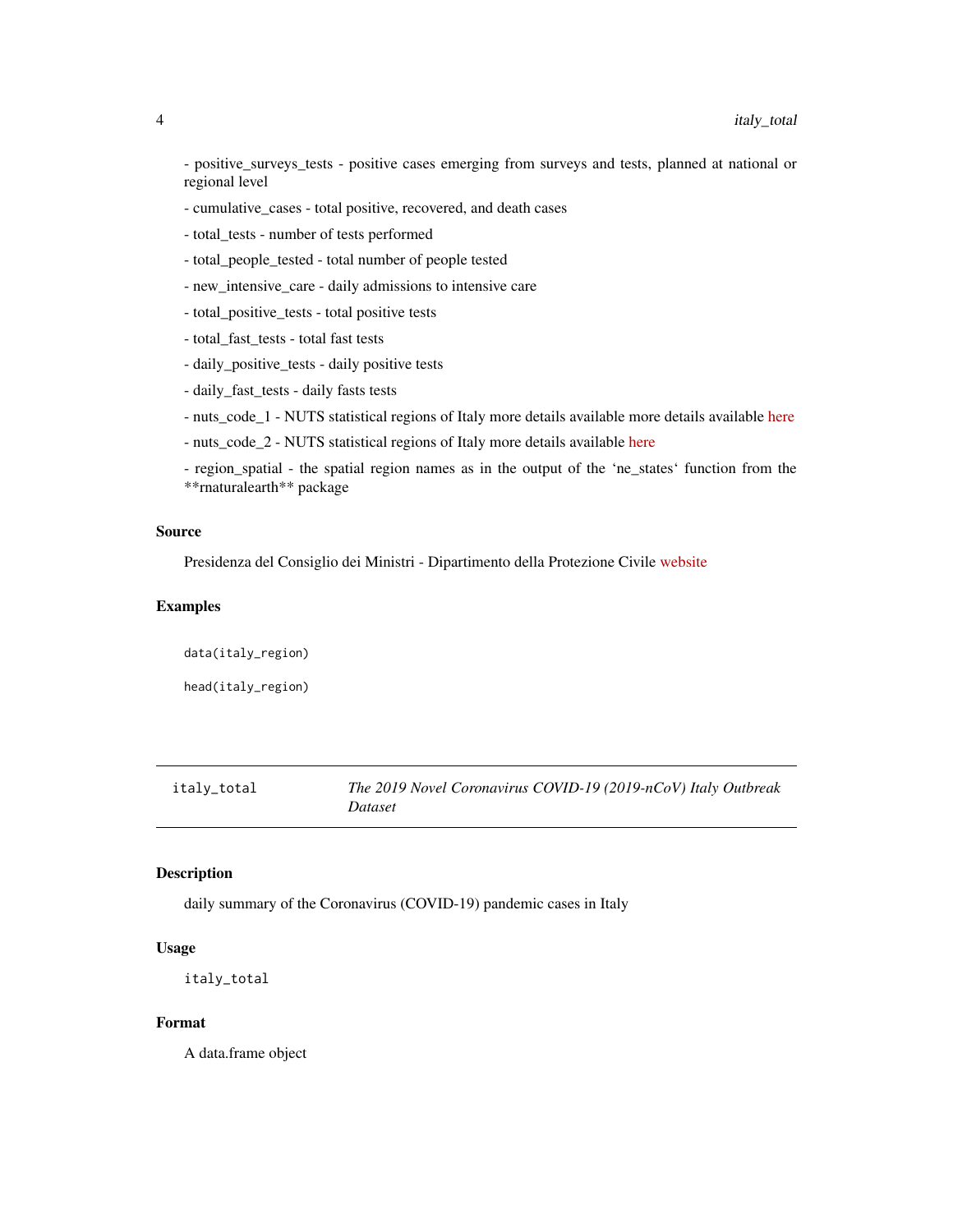italy\_total 5

#### Details

The dataset contains the daily summary of the Coronavirus pandemic cases in Italy. The data includes the following fields:

- date date of notification (Date class)
- hospitalized\_with\_symptoms number of hospitalised patients with symptoms
- intensive\_care intensive Care
- total\_hospitalized total hospitalized patients
- home\_confinement home confinement

- cumulative\_positive\_cases - total amount of current positive cases (Hospitalised patients + Home confinement)

- daily\_positive\_cases - new amount of current positive cases (Hospitalised patients + Home confinement)

- recovered recovered cases
- death death cases
- positive\_clinical\_activity positive cases emerged from clinical activity

- positive\_surveys\_tests - positive cases emerging from surveys and tests, planned at national or regional level

- cumulative\_cases total positive cases, recovered, and death cases
- total\_tests number of tests performed
- total\_people\_tested total number of people tested
- new\_intensive\_care daily admissions to intensive care
- total\_positive\_molecular\_test total positive cases tested by molecular tests
- total\_positive\_rapid\_antigen\_test Total positive rapid antigen tests
- molecular\_test total molecular tests
- rapid\_antigen\_test total rapid antigen tests

#### Source

Presidenza del Consiglio dei Ministri - Dipartimento della Protezione Civile [website](https://www.protezionecivile.it/)

#### Examples

```
data(italy_total)
```
head(italy\_total)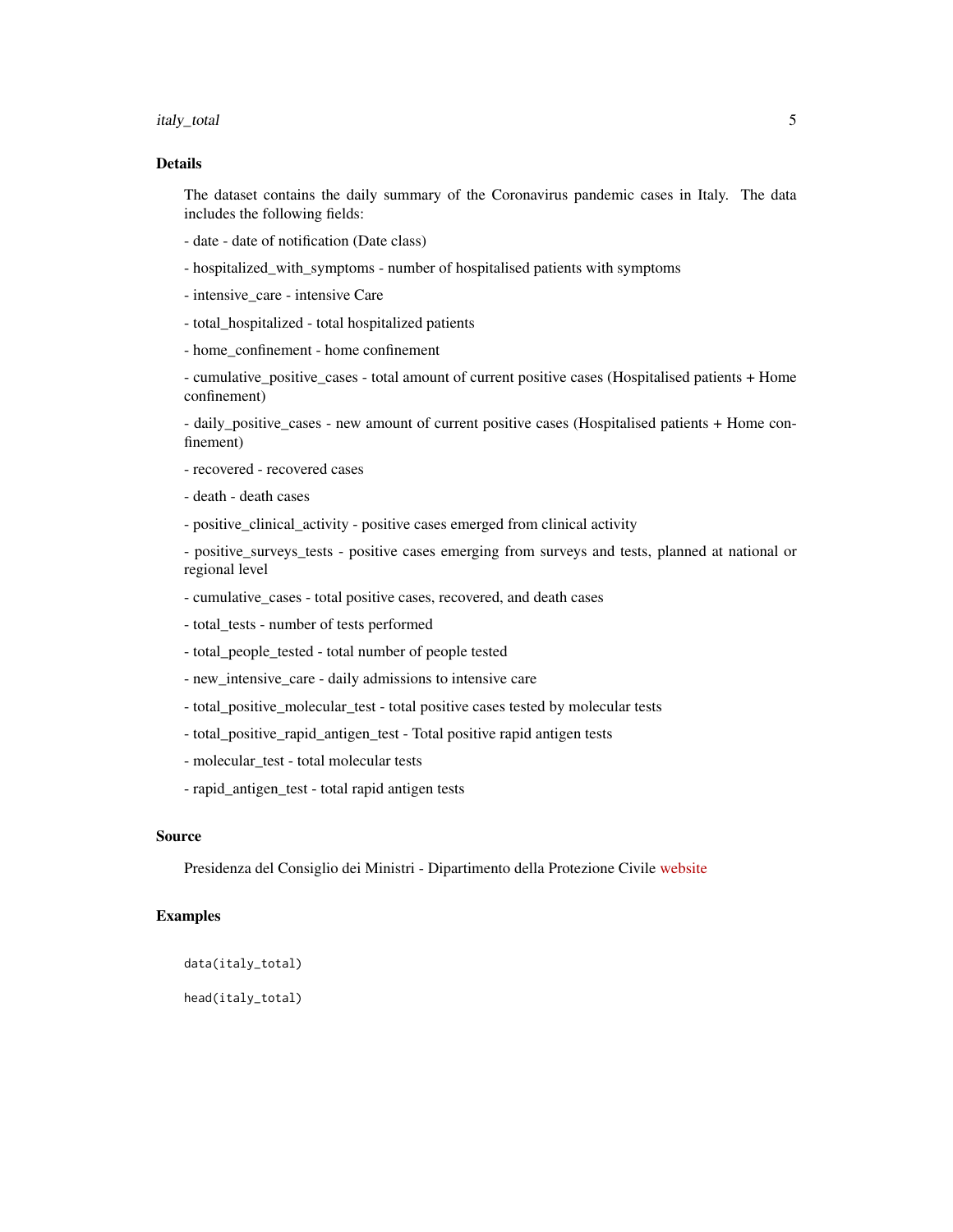<span id="page-5-0"></span>

#### Description

Checks if new data is available on the package dev version (Github). In case new data is available the function will enable the user the update the datasets

#### Usage

update\_data()